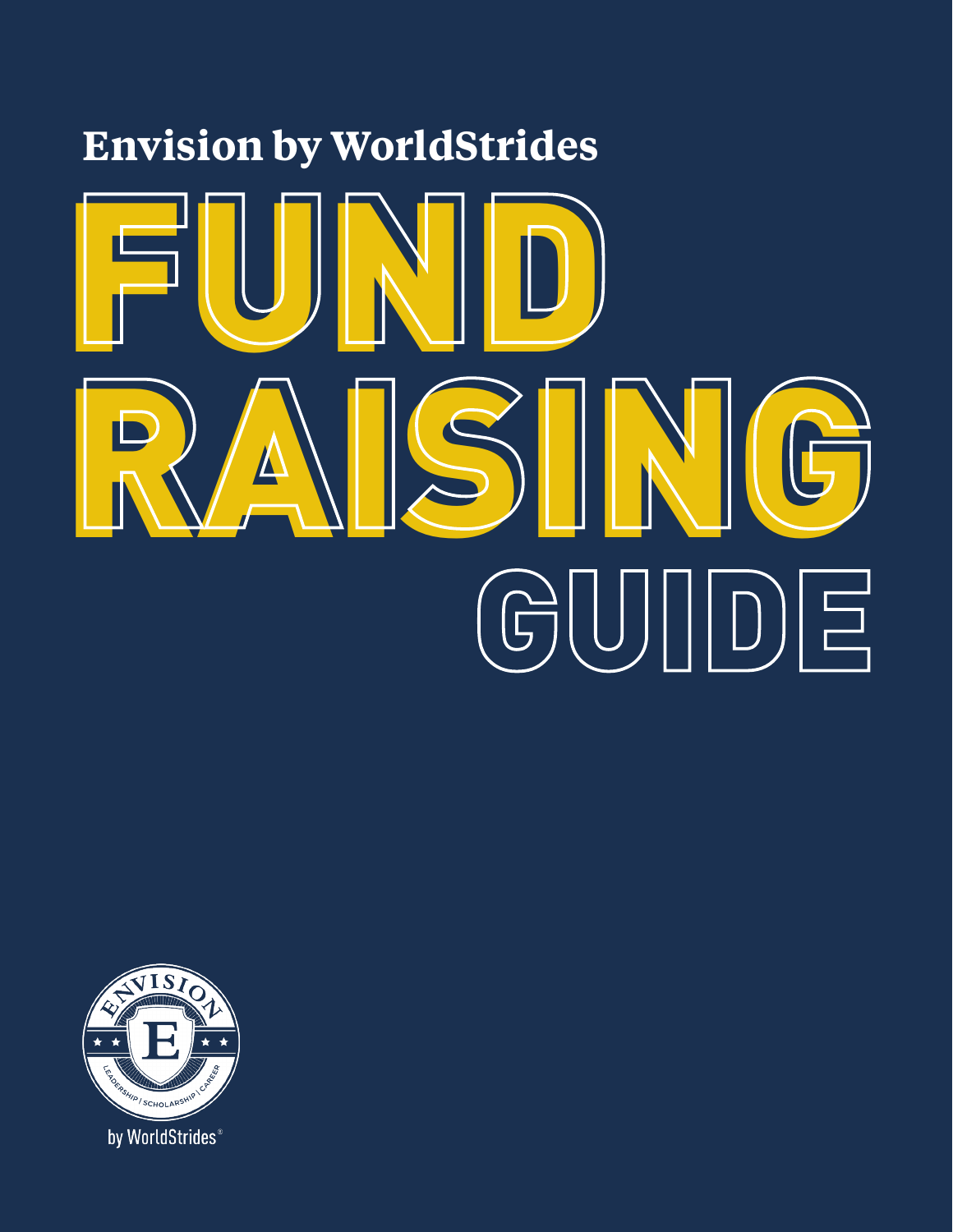# **Envision by WorldStrides Fundraising Guide**

As you prepare to attend your upcoming program, you may find that you need to raise additional funds to cover tuition and costs. Many of our students turn to community fundraising to earn the money they need to attend. Whether you choose to seek sponsorship from local businesses and organizations, provide a service, or plan an event, fundraising enables you to cultivate important skills for the working world. In addition to developing your planning, presentation, and communication skills, you'll demonstrate your leadership potential and network with a variety of people from all walks of life.

## **Let's get started!**

# **Step 1**

## **Determine a Goal**

The very first step is to determine how much money you'll need to raise. This means considering the full cost of attending the program—tuition, travel costs, incidentals—and then subtracting the amount that you'll contribute from your personal savings or family donations. You can use the **Fundraising Planning Worksheet** below to determine exactly how much you'll need to raise.

| <b>Attendance Costs</b>                                           |    |
|-------------------------------------------------------------------|----|
| Program Tuition                                                   | А. |
| Transportation Costs (airfare, gas and tolls, taxi/shuttle, etc.) | В. |
| Incidentals (souvenirs, gifts, personal items, off-site meals)    | C. |
| Total Costs (add lines A through C)                               | D. |
| <b>Available Funds</b>                                            |    |
| <b>Student Contribution</b>                                       | Е. |
| Family Contribution(s)                                            | F. |
| Total Contributions (add lines E and F)                           | G. |
| Total Trip Costs (insert line D amount)                           | н. |

| <b>Fundraising Goal</b> (subtract line H from G) |  |
|--------------------------------------------------|--|
|--------------------------------------------------|--|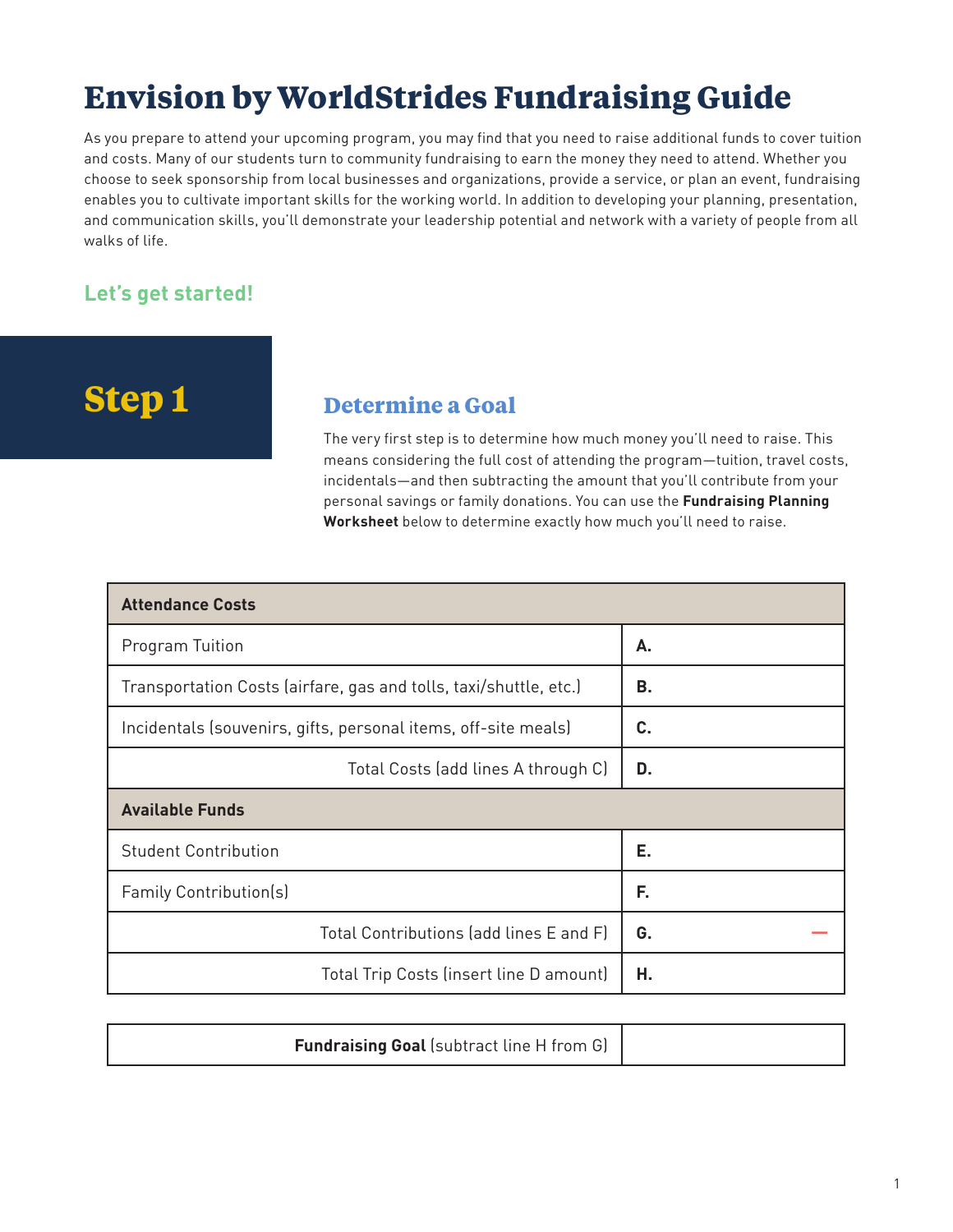# **Step 2**

## **Develop a Plan**

Now that you have a starting point to work from, you can decide on your best course of action to reach your fundraising goal. This may come in the form of finding scholarships, hosting an event, setting up an online donation site, or providing goods or services. Keep in mind the following points as you brainstorm fundraising ideas.

#### **Timeline**

Work backwards from the date when your tuition is due to see how much time you have to raise funds. If you are unsure of your tuition due date, please contact the Office of Admissions. Also, think about how much time you have in your day or week to devote to your fundraising efforts. This may help you decide how you're going to go about meeting your goal.

#### **Materials and Resources**

What will you need to successfully advertise for your fundraiser? Make a list of materials (e.g. paper supplies and markers for advertising, plus anything you may need for the actual event) before you get started, and ask for donations on as many needed tools or products as possible.

#### **Publicity**

Getting the word out is a crucial part of any successful fundraising effort. We recommend that you start advertising a few weeks prior to your event. Consider posting flyers around your school or using digital channels like Facebook, Instagram, and Twitter to spread the news. You can also advertise in physical locations around the community, such as grocery stores, community centers, coffeeshops, and other areas where flyers can be posted.

*NOTE: Be sure to get permission before hanging any flyers in public areas.*

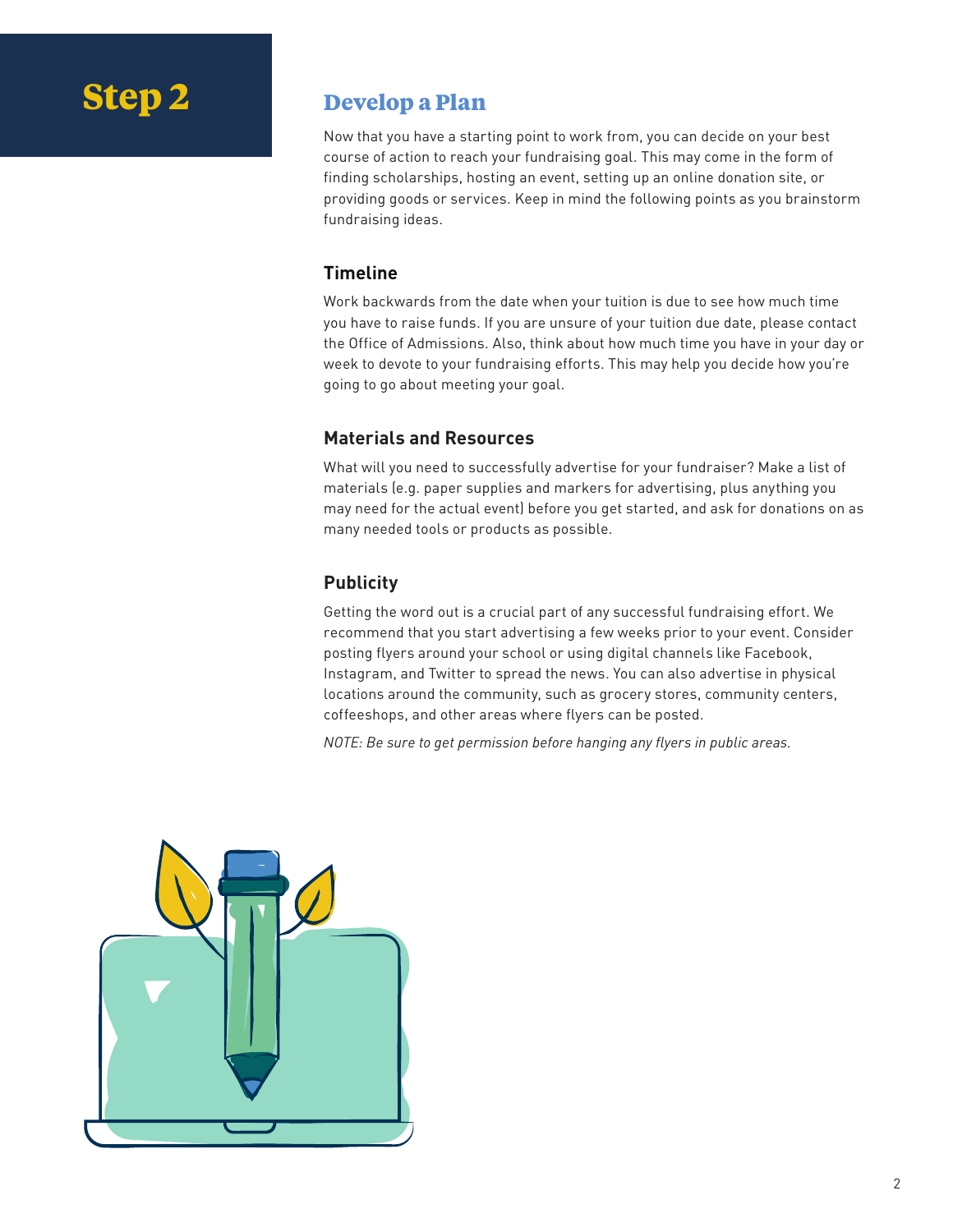## **Start Fundraising!**

Now you need to decide what kind of fundraising you want to do. No matter what you decide, be direct, polite, and courteous—but remember to relax and be yourself. Share what your fundraising goals are, and what you hope to gain from entry into the program. Don't be afraid to show your enthusiasm! Read on to explore some popular fundraising ideas.

## **Sponsorships**

Local businesses often have funds set aside for sponsorship opportunities. You can also ask individuals in your community to sponsor you in attending your program. You can seek out sponsorships in person, via mail, or have people contribute online. It helps to find mentors or professionals who can point you toward the right people or businesses to solicit for program sponsorship.

*Here are some places to look for sponsors to help you with your fundraising efforts:*

#### **Local Community**

- Supermarkets and retail stores
- Law firms
- Realty firms
- Banks
- Boards of education
- Utility companies
- American Legion Post
- Chamber of Commerce
- Religious organizations
- Women's clubs
- Restaurants
- Newspapers
- Insurance companies
- Veterans of Foreign Wars Chapter
- Medical offices
- Kiwanis, Rotary, or Lions Club
- Car dealers

#### **Hometown and Family**

- Immediate family, neighbors, and family friends
- Previous teachers, guidance counselors, or principals
- Former and current employers
- Businesses you or your family patronize frequently
- Parents' or relatives' employers

#### **School**

- Academic departments
- Alumni associations
- Student clubs and organizations
- Work/study programs



Remember to suggest a specific amount to each donor, but don't over-ask. Make it clear how much you are personally contributing to your goal (for example: by working a part time job, tapping into funds from your savings account, conducting a bake sale or other fundraising activity, etc.).

**In person:** Visit local businesses, your parents' workplace(s), and/or community centers and ask about sponsorship opportunities. Explain the program you have been accepted to and why you are excited to attend. Bring information about the program and explain how much you're hoping to raise. Be sure to leave contact information and thank them for their time, even if they are not able to donate.

**Via mail:** Put together sponsorship packets including a cover letter describing your fundraising effort, information about the program, a short biography about you and your accomplishments, and contact information. Send the packet to local businesses, your parents' employer(s), and local community organizations. Be sure to keep a record of responses so you can thank them promptly.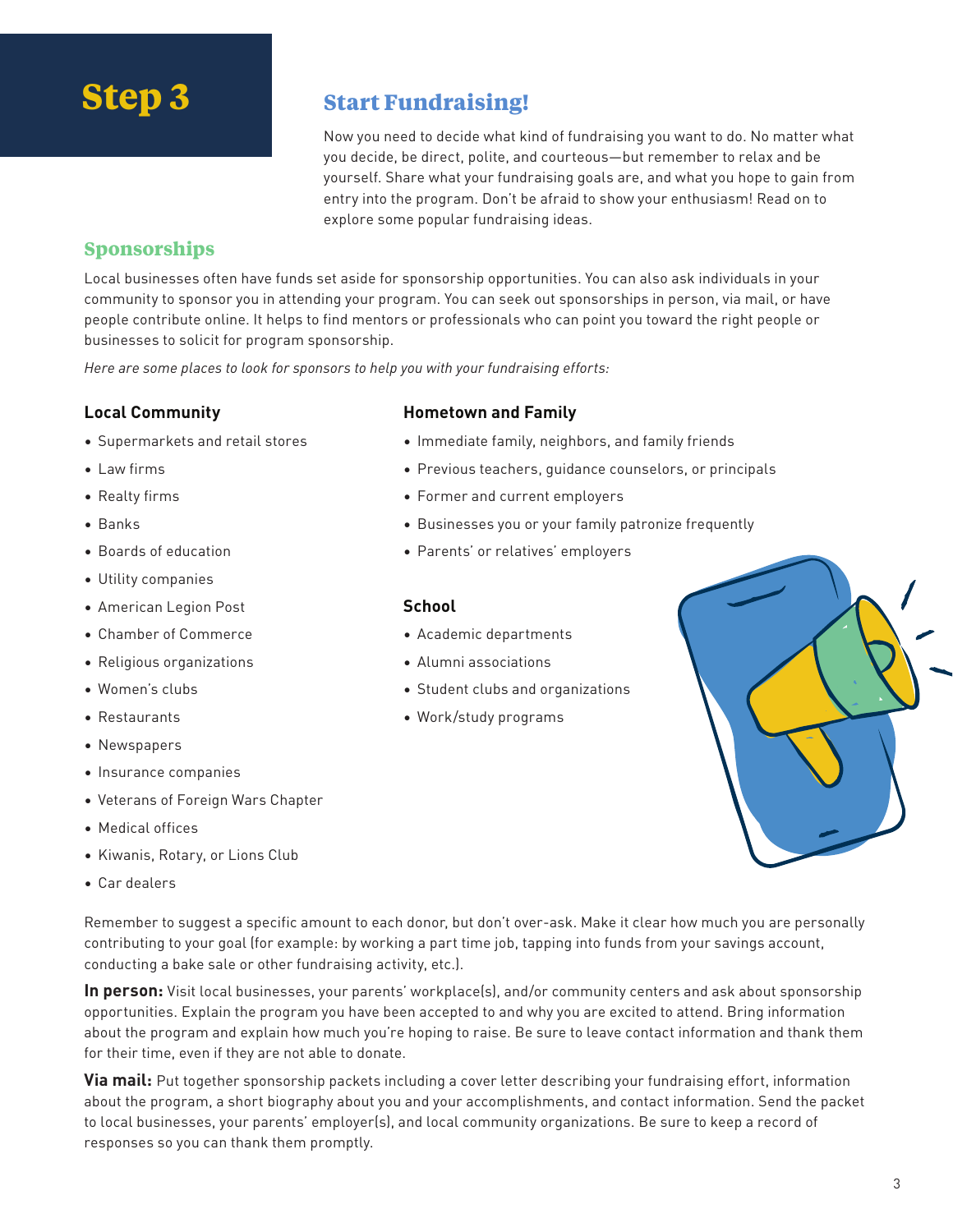#### **Here is a sample donation letter you may use when seeking out sponsorships. Simply fill out the sections in parenthesis before sending!**



Dear (Sponsor Name),

I am a (Grade) at (School Name) and have been nominated to represent my school and community at (Program) in (City). By attending (Program), I will join other motivated students from around the country for an experiential (Leadership/Career Exploration) program. I have enclosed a sample of our itinerary for your review.

As you can see, this will be a powerful experience, enabling me to interact with respected professionals in various fields while building relationships with students who will be my future colleagues. Attending this program will allow me to further my interest in (Field or Topic) and reach my career goals of becoming a (Profession). I maintain a (GPA), am involved in (Extracurriculars), and was recently awarded (Awards or Accolades).

Imagine if you had been given this opportunity for a life-changing experience when you were in school and were unable to participate for lack of funds—that is why I am writing to you today. My participation in the program depends on whether I can raise (Fundraising Goal) in sponsorships. I am investing every dollar I can of my own money to make sure I don't miss out on this unique experience, and I am also taking on extra jobs to raise the funds I need. In addition, through my family, friends, and neighbors, I have already raised (Amount Raised).

That leaves me with a balance of (Amount Needed) and I am hoping that the (Company) will consider assisting me with all or some of these costs. I have also reached out to (Other Companies) with similar fundraising requests. My tuition must be paid no later than (Enrollment Application Due Date).

Your support for my sponsorship request would be greatly appreciated. I will contact you next week to discuss the possibility of receiving your support. I have enclosed background materials on the program to answer your questions and help you make your decision. Please contact me at (Phone Number) or you may contact the (Program Name) at (Program Phone Number) for any further information.

Sincerely,

(Your Name)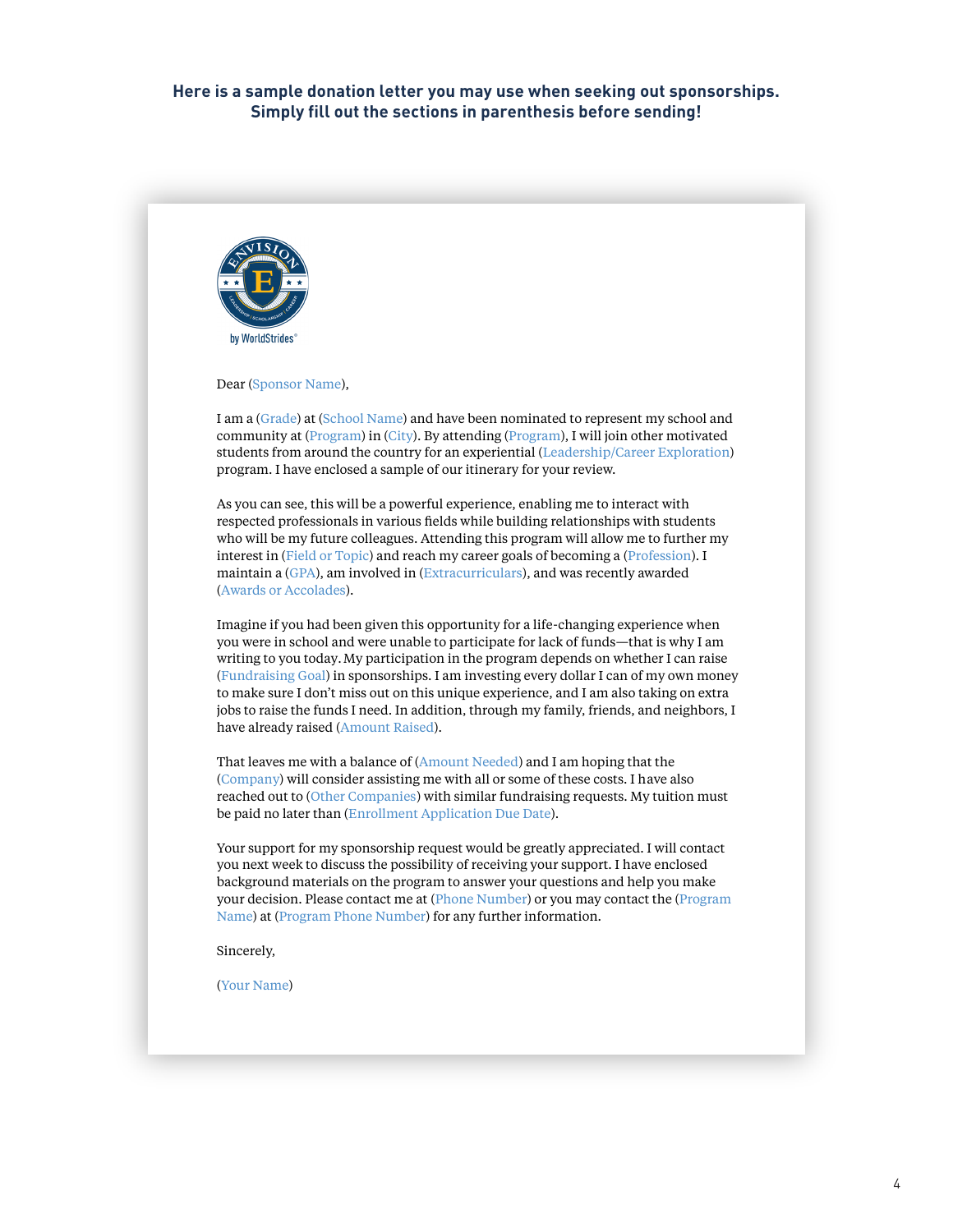#### **Traditional Fundraising (Sales)**

Door-to-door sales is one of the oldest fundraising tricks in the book! While you don't necessarily have to make your rounds in the neighborhood (this is a great opportunity to use social media to your advantage), selling goods and services is an easy to raise money while using your interests and abilities to your advantage. Whether you love to bake or you're a master lawnmower, consider turning your talents into a fundraising opportunity.

*Here are a few ideas to get you started:*



**Tutor/Mentor Program:** What better way to promote learning and leadership than providing an afterschool tutoring program for young learners? Advertise with the PTA and elementary schools and enroll students in private tutoring. You'll learn how to teach others and become an excellent role model for younger students.

**Social Media Bake Sale:** Start a community bake sale by posting an upcoming sale on social media. You can post ahead of time to take pre-orders, have all items available for sale on a single day, or sell one item each day across several weeks. Once orders and sales are in, organize the delivery of the baked goods.

**Miscellaneous Jobs:** Jobs can include babysitting, dog walking, leaf raking, lawn care, snow shoveling, or even acting as a "taxi," (i.e., driving older citizens to run errands, visit friends, and attend appointments). Advertise your efforts in the community through word of mouth, social media, fliers, etc.

**Host a Raffle:** Have parents or local businesses donate items of value, like gift certificates, goods, or services. Don't underestimate less traditional donations, like asking creative people to donate homemade products (artwork, quilts, knitted items, pottery, woodwork, fancy cakes or cookies, etc.) Sell tickets for \$1 each or \$5 for 10 and watch your fundraising soar! You can also make the raffle 100% online and have a pick-up location the day of the raffle or create a delivery system.

#### **Fundraising Events**

This is a great way to provide goods or services in exchange for funds while getting involved in your local community. Fundraising events can also help bring attention to your cause, which may result in even more donations.

You might consider holding a car wash, talent show, or yard sale—whatever you do, make sure to get the necessary permissions and authorizations if you are holding your event in a public place. Publicize your event as much as possible, making sure to note the reason for your fundraiser, and set reasonable price points.

*Here are some of additional ideas for fundraising events:*

**Auction:** Obtain donations from anyone and everyone and display them on tables throughout the room. To make this socially distant, you can do a live virtual auction hosted on a virtual platform using comments as bids.

Watch Party: Host a watch party through Facebook and charge for tickets to the virtual event. Pick a movie that takes place in your destination or that showcases a famous performer. Not only can you watch the movie with others in your community, you're able to interact just like at a movie theater.

**Game Show/Trivia Night:** Produce your own game show and sell tickets for entrance. Have contestants sound off from their own homes through a meeting app. A standard trivia night where anyone is welcome and can form teams is another popular way to raise funds!

**Craft Night:** Painting and craft nights are all the rage now. Sell spots ahead of time to know how many supplies you need to gather and secure a leader who knows how to walk through painting or putting together the project. Need to make it a virtual party? Create project kits for pick up or drop off before the virtual event. Get creative! You could host creating a succulent garden, learning macramé, or even art with found items to keep costs down. Just be sure you're charging enough to cover your supplies and turn a profit.

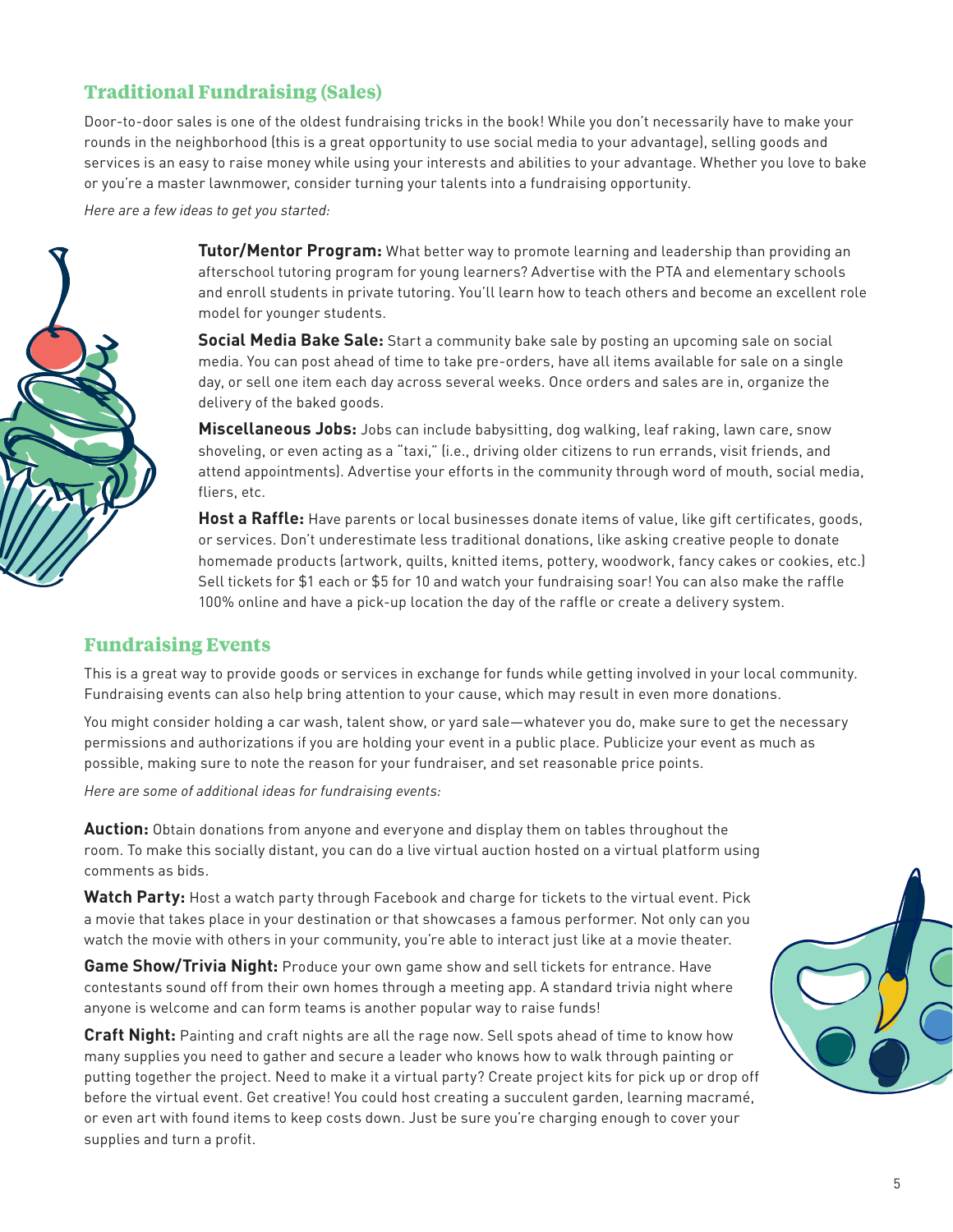#### **Virtual Meeting Platforms**

Nearly any event held in person can be adapted to be virtual with the right technology. Even if we can't all be in the space together, we can utilize online meeting apps to get a large group together. Consider turning your event virtual through apps like Zoom, House Party, Google Hangouts, and more. The same recipe applies—have entertainment available, websites needed for donations lined up, and pump up the fun through your internet.

#### **Online Fundraising Platforms**

**eFundraising:** Envision by WorldStrides has teamed with eFundraising to provide you with resources for fundraising campaigns that are low in cost, but high on impact. The most popular fundraisers include cookie dough packages, scratch-card coupon books, and candy bar variety packs. Find more information about eFundraising at **envisionexperience.com/fundraising**.

**GoFundMe:** The beauty of GoFundMe is that it allows campaign organizers to invite others to take part in their story. Just as we share parts of our lives on Facebook, we also want to share our dreams, pursuits, celebrations and challenges online with crowdfunding. People will always be eager to support others they care about. GoFundMe removes the physical barriers traditionally associated with receiving financial support from the people in our lives.

*Envision and its programs are not affiliated with GoFundMe. Any use of this site is at the discretion of the customer. If you have any questions you must contact the company directly.*

**Wishbone:** Wishbone is a non-profit that gives students the chance to pursue their passions. Through crowdfunding and sponsorships, students can attend life-changing summer programs. Wishbone provides the tools students need to find, apply to, and fund their summer experiences. Each student teams up with an Advocate (a teacher or mentor) and together they use Wishbone's robust fundraising toolkit to raise funds for program tuition. Wishbone currently serves low-income high school students from New York City, the SF Bay Area, Connecticut, and Los Angeles.